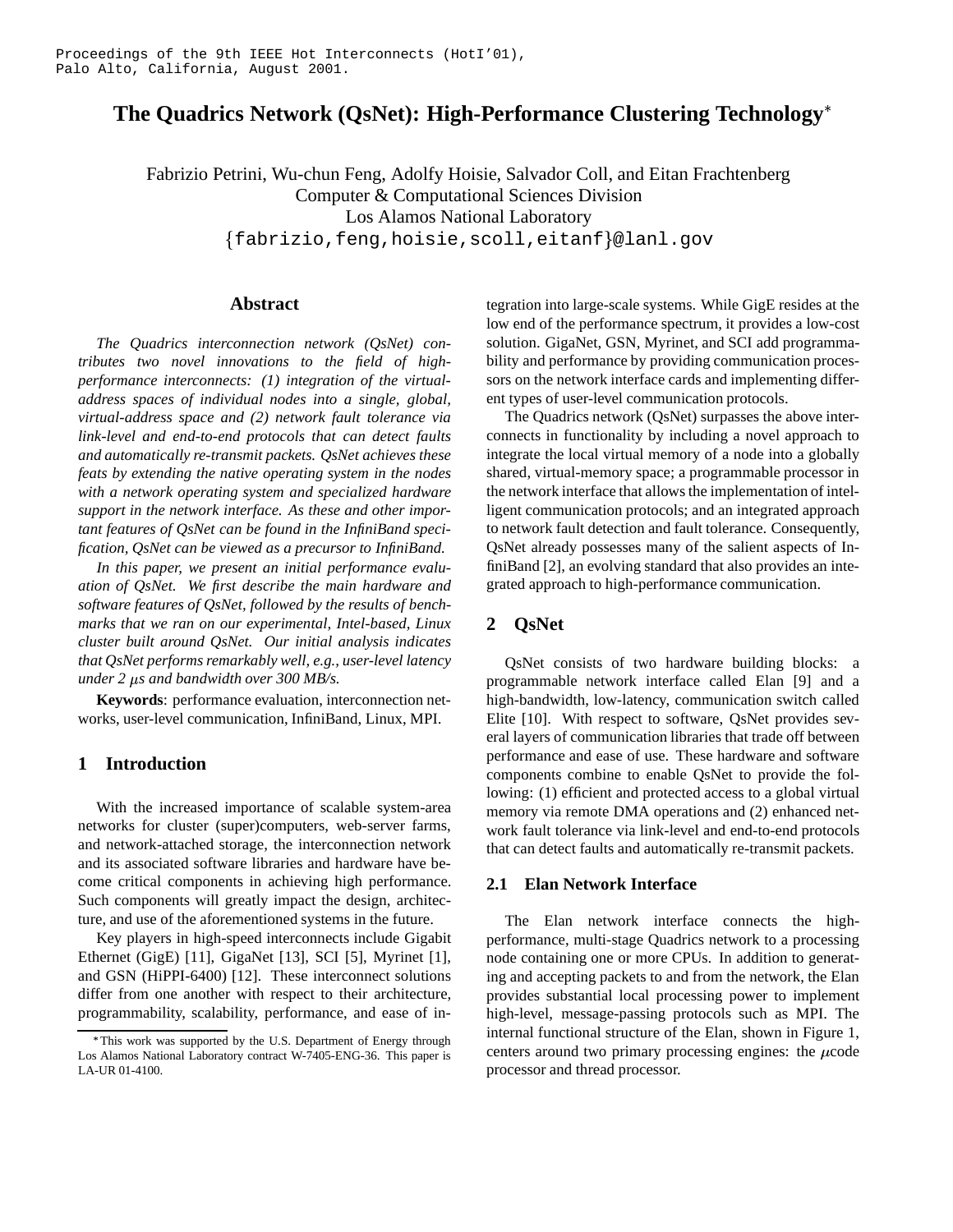

**Figure 1. Elan Functional Units**

The 32-bit  $\mu$ code processor supports four threads of execution, where each thread can independently issue pipelined memory requests to the memory system. Up to eight requests can be outstanding at any given time. The scheduling for the  $\mu$ code processor enables a thread to wake up, schedule a new memory access on the result of a previous memory access, and go back to sleep in as few as two system-clock cycles.

The four *u*code threads are described below: (1) *inputter thread:* Handles input transactions from the network. (2) *DMA thread:* Generates DMA packets to be written to the network, prioritizes outstanding DMAs, and time-slices large DMAs so that small DMAs are not adversely blocked. (3) *processor-scheduling thread:* Prioritizes and controls the scheduling and descheduling of the thread processor. (4) *command-processor thread:* Handles operations requested by the host (i.e., "command") processor at user level.

The thread processor is a 32-bit RISC processor that aids in the implementation of higher-level messaging libraries without explicit intervention from the main CPU. In order to better support the implementation of high-level messagepassing libraries without explicit intervention by the main CPU, its instruction set was augmented with extra instructions to construct network packets, manipulate events, efficiently schedule threads, and block save and restore a thread's state when scheduling.

The MMU translates 32-bit virtual addresses into either 28-bit local SDRAM physical addresses or 48-bit PCI physical addresses. To translate these addresses, the MMU contains a 16-entry, fully-associative, translation lookaside buffer (TLB) and a small data-path and state machine used to perform table walks to fill the TLB and save trap information when the MMU faults.

The Elan contains routing tables that translate every virtual processor number into a sequence of tags that determine the network route. Several routing tables can be loaded in order to have different routing strategies.

The Elan has 8KB of cache memory, organized as 4 sets of 2KB, and 64MB of SDRAM memory. The cache line size is 32 bytes. The cache performs pipelined fills from SDRAM and can issue a number of cache fills and write backs for different units while still being able to service accesses for units that hit on the cache. The interface to SDRAM is 64 bits in length with 8 check bits added to provide error-code correction. The memory interface also contains a 32-byte write buffer and a 32-byte read buffer.

## **2.2 Elite Switch**

The Elite provides (1) eight bidirectional links supporting two virtual channels in each direction, (2) an internal  $16 \times 8$ full crossbar switch,<sup>1</sup> (3) a nominal transmission bandwidth of 400 MB/s in each link direction and a flow-through latency of  $35$  ns,  $(4)$  packet error detection and recovery with routing and data transactions CRC-protected, (5) two priority levels combined with an aging mechanism to ensure fair delivery of packets in the same priority level, (6) hardware support for broadcasts, and (7) adaptive routing. The switches are interconnected in a quaternary fat-tree topology, which belongs to the more general class of  $k$ -ary  $n$ -trees [7, 6].

Elite networks are source-routed, and the transmission of each packet is pipelined into the network using wormhole flow control. At the link level, each packet is partitioned in smaller units called flits (flow control digits) [3] of 16 bits. Every packet is closed by an End-Of-Packet (EOP) token, but this is normally only sent after receipt of a packet acknowledge token. This implies that every packet transmission creates a virtual circuit between source and destination.

Packets can be sent to multiple destinations using the broadcast capability of the network. For a broadcast packet to be successfully delivered a positive acknowledgment must be received from all the recipients of the broadcast group. All Elans connected to the network are capable of receiving the broadcast packet but, if desired, the broadcast set can be limited to a subset of physically contiguous Elans.

#### **2.3 Global Virtual Memory**

The Elan can transfer information directly between the address spaces of groups of cooperating processes while maintaining hardware protection between the process groups. This capability is a sophisticated extension to the conventional virtual memory mechanism and is known as *virtual operation*. Virtual operation is based on two concepts: (1) the Elan virtual memory and (2) the Elan context.

<sup>&</sup>lt;sup>1</sup>The crossbar has two input ports for each input link, to accommodate two virtual channels.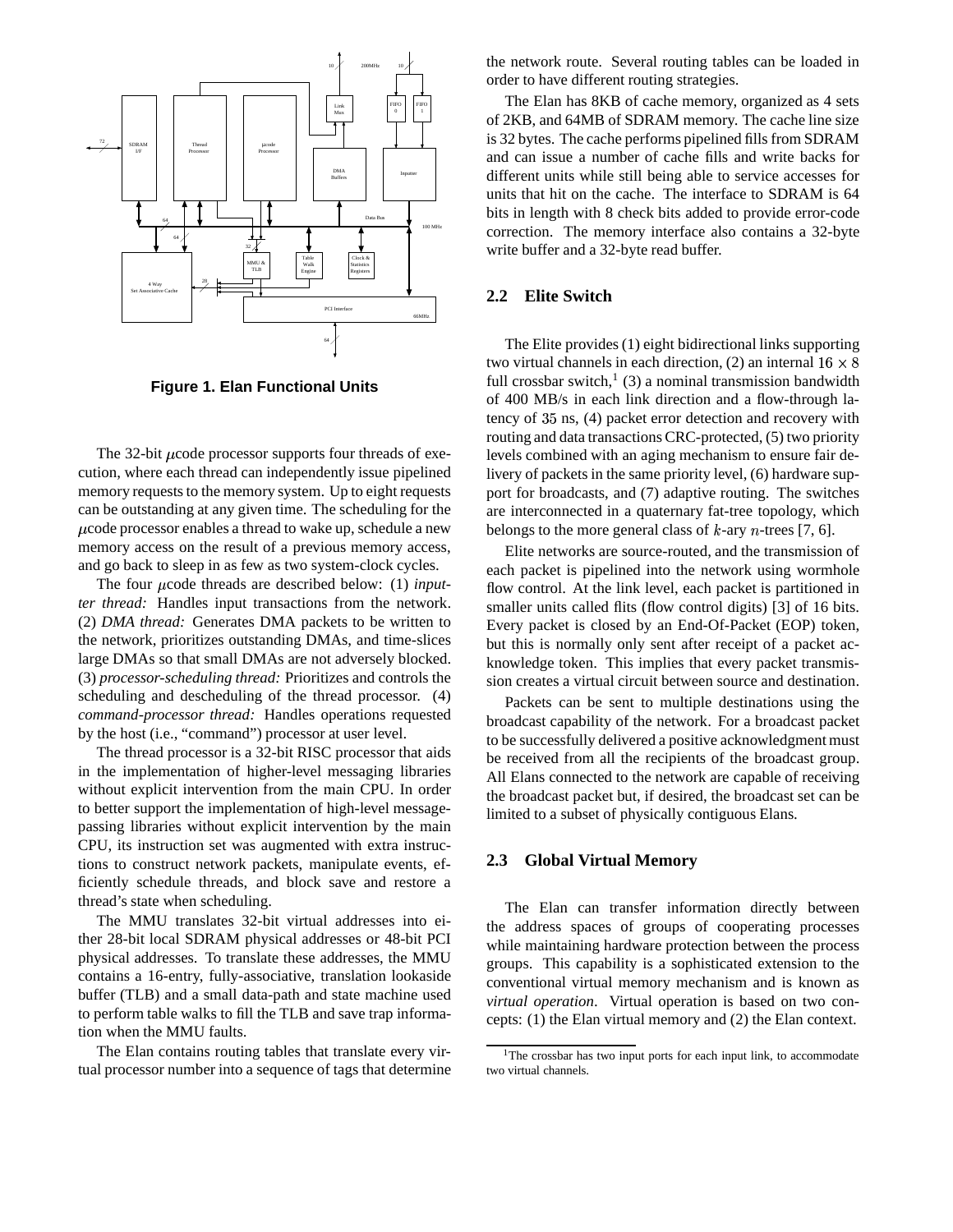#### **2.3.1 Elan Virtual Memory**

The Elan contains an MMU to translate the virtual memory addresses issued by the various on-chip functional units (Thread Processor, DMA Engine, and so on) into physical addresses. These physical memory addresses may refer to either Elan local memory (SDRAM) or the node's main memory. To support main memory accesses, the configuration tables for the Elan MMU are synchronized with the main processor's MMU tables so that the virtual address space can be accessed by the Elan. The synchronization of the MMU tables is the responsibility of the system code and is invisible to the user programmer.

The MMU in the Elan can translate between virtual addresses written in the format of the main processor (e.g., a 64-bit word, big Endian architecture as the AlphaServer) and virtual addresses written in the Elan format (a 32-bit word, little Endian architecture). For a processor with a 32-bit architecture (e.g., an Intel Pentium), a one-to-one mapping is all that is required.

In Figure 2, the mapping for a 64-bit processor is shown. The 64-bit addresses starting at 0x1FF0C808000 are mapped to Elan's 32 bit addresses starting at 0xC808000. This means that virtual addresses in the range 0x1FF0C808000 to 0x1FFFFFFFFFF can be accessed directly by the main processor while the Elan can access the same memory by using addresses in the range 0xC808000 to 0xFFFFFFFF. In our example, the user may allocate main memory using malloc, and the process heap may grow outside the region directly accessible by the Elan delimited by 0x1FFFFFFFFFF. In order to avoid this problem, both main and Elan memory can be allocated using a consistent memory-allocation mechanism. As shown in Figure 2, the MMU tables can be set up to map a common region of virtual memory called the *memory-allocator heap*. The allocator maps physical pages, of either main memory or Elan into this virtual address range on demand. Thus, using allocation functions provided by the Elan library, portions of virtual memory can be allocated either from main or Elan memory, and the MMUs of both the main processor and Elan can be kept consistent.

For reasons of efficiency, some objects can be located on the Elan, e.g., communication buffers or DMA descriptors which the Elan can process independently of the main processor.

#### **2.3.2 Elan Context**

In a conventional virtual-memory system, each user process is assigned a process identification number (PID) which selects the set of MMU tables used and, therefore, the physical address spaces accessible to it. QsNet extends this concept so that the user address spaces in a parallel program can intersect. The Elan replaces the PID value with a *context* value. User processes can directly access an exported segment of remote memory by using a combination of a context value



**Figure 2. Virtual Address Translation**

and a virtual address. Furthermore, the context value also determines which remote processes can access the address space via the Elan network and where those processes reside. If the user process is multithreaded, the threads will share the same context just as they share the same main memory address space. If the node has multiple physical CPUs, then the individual threads may actually be executed by different CPUs. However, they will still share the same context.

#### **2.4 Network Fault Detection & Fault Tolerance**

QsNet implements network fault detection and tolerance in hardware.<sup>2</sup> Under normal operation, the source Elan transmits a packet (i.e., route information for source routing, followed by one or more transactions). When the receiver in the destination Elan receives a transaction with an "ACK Now" flag, it means that it is the last transaction for the packet. The destination Elan then sends a packet acknowledgment (PA) token back to the source Elan. Only when the source Elan receives the PA token is it allowed to send an EOP acknowledgement token to the destination to indicate the completion of the packet transfer. In short, the fundamental rule of Elan network operation is that, for every packet that is sent down a link, a single PA token will be sent back. The link will not be re-used until the PA token has been sent.

If an Elan detects an error during the transmission of a packet over QsNet, it immediately sends out an error message without waiting for a PA token to be received. If an

 $2$ It is important to note that this fault detection and tolerance occurs between two communicating Elans.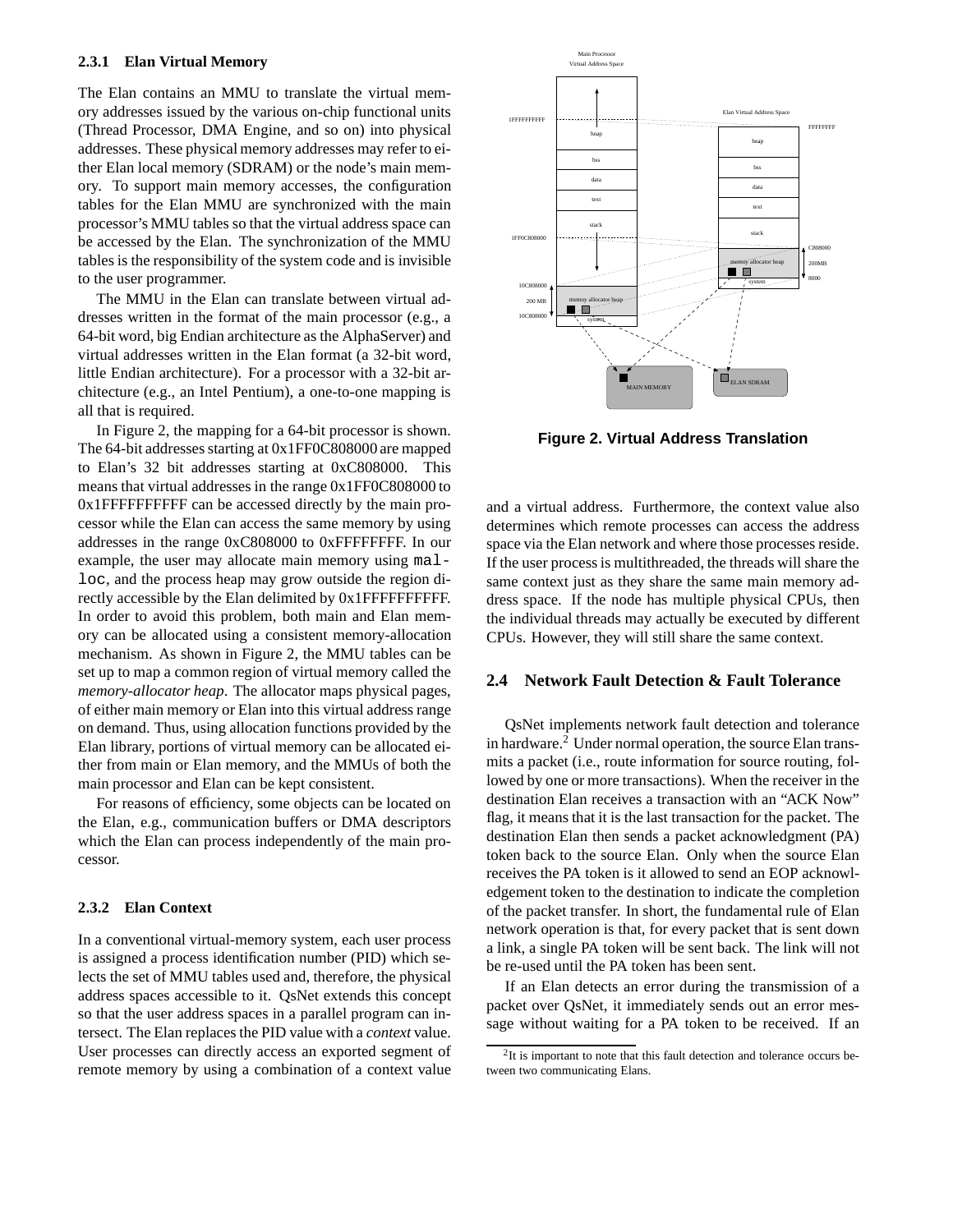Elite detects an error, it automatically transmits a error message back to the source and the destination. During this process, the faulty link and/orswitch is isolated via per-hop fault detection [9]; the source receives notification about the faulty component and can re-try the packet transmission a default number of times. If this is not successful, the source can appropriately re-configure its routing tables so as to not use the faulty component.<sup>3</sup>

# **3 Programming Libraries**

Figure 3 shows the different programming libraries [8] for the Elan network interface. These libraries trade off speed with machine independence and programmability. Starting from the bottom, Elan3lib provides the lowest-level, userspace programming interface to the Elan3. At this level, processes in a parallel job can communicate with each other through an abstraction of distributed virtual shared memory. Each process in a parallel job is allocated a virtual process id (VPID) and can map a portion of its address space into the Elan. These address spaces, taken in combination, constitute a distributed virtual shared memory. Remote memory (i.e., memory on another processing node) can be addressed by a combination of a VPID and a virtual address. Since the Elan has its own MMU, a process can select which part of its address space should be visible across the network, determine specific access rights (e.g., write- or read-only) and select the set of potential communication partners.



**Figure 3. Elan3 Programming Libraries**

Elanlib is a higher-level interface that frees the programmer from the revision-dependent details of the Elan and extends Elan3lib with point-to-point, tagged message-passing primitives (called Tagged Message Ports or Tports). Standard communication libraries as such MPI-2 or Cray shmem are implemented on top of Elanlib.

# **4 Experiments**

We tested the main features of our QsNet on an experimental cluster with 16 dual-processor SMPs equipped with 733-MHz Pentium IIIs. Each SMP uses a motherboard based on the Serverworks HE chipset with 1GB of SDRAM and

two 64-bit/66-MHz PCI slots (one of which is used by the Elan3 PCI card QM-400). The interconnection network is a quaternary fat-tree of dimension two, composed of eight 8-port Elite switches integrated in the same board. The operating system used during the evaluation is Linux 2.4.0-test7.

To expose the basic performance of QsNet, we wrote our benchmarks at the Elan3lib level. We also briefly analyze the overhead introduced by Elanlib and an implementation of MPI-2 [4] (based on a port of MPI-CH onto Elanlib).

To identify different bottlenecks, the communication buffers for our unidirectional ping, bidirectional ping, and hotspot tests are placed either in main or in Elan memory. The communication alternatives include main memory to main memory, Elan memory to Elan memory, Elan memory to main memory, and main memory to Elan memory.

# **4.1 Unidirectional Ping**

Figure 4(a) shows the results for unidirectional ping. The asymptotic bandwidth for all communication libraries and buffer mappings lies in a narrow range from 307 MB/s for MPI to 335 MB/s for Elan3lib. The results also show a small performance asymmetry between read and write performance on the PCI bus. With Elan3lib, the read and write bandwidths are 321 MB/s and 317 MB/s, respectively. The peak bandwidth of 335 MB/s is reached when both source and destination buffers are placed in the Elan memory.

The graphs in Figure 4(a) can be logically organized into three groups: those relative to Elan3lib with the source buffer in Elan memory, Elan3lib with the source buffer in main memory, and Tports and MPI. In the first group, the latency is low for small and medium-sized messages. This basic latency is increased in the second group by the extra delay to start the remote DMA over the PCI bus. Finally, both Tports and MPI use the thread processor to perform tag matching, and this increases the overhead further.

Figure 4(b) shows the latency of messages in the range  $[0...4KB]$ . With Elan3lib, the latency for 0-byte messages is only 1.9  $\mu$ s and is almost constant at 2.4  $\mu$ s for messages up to 64 bytes because these messages can be packed as a single write-block transaction. The latency at the Tports and MPI levels increase to 4.4 and  $5.0 \,\mu s$ , respectively. From the Elan3lib level, in which latency is mostly hardware, system software is needed to run as a thread in the Elan  $\mu$ processor in order to match the message tags; this introduces the extra overhead responsible for the higher latency value. The noise at  $256$  bytes, shown in Figure 4(b), is due to the message transmission policy. Messages smaller than 288 bytes are inlined together with the message envelope so that they are available immediately when a receiver posts a request for them. Larger messages are always sent synchronously, only after the receiver has posted a matching request.

<sup>&</sup>lt;sup>3</sup>Recall: QsNet is source-routed.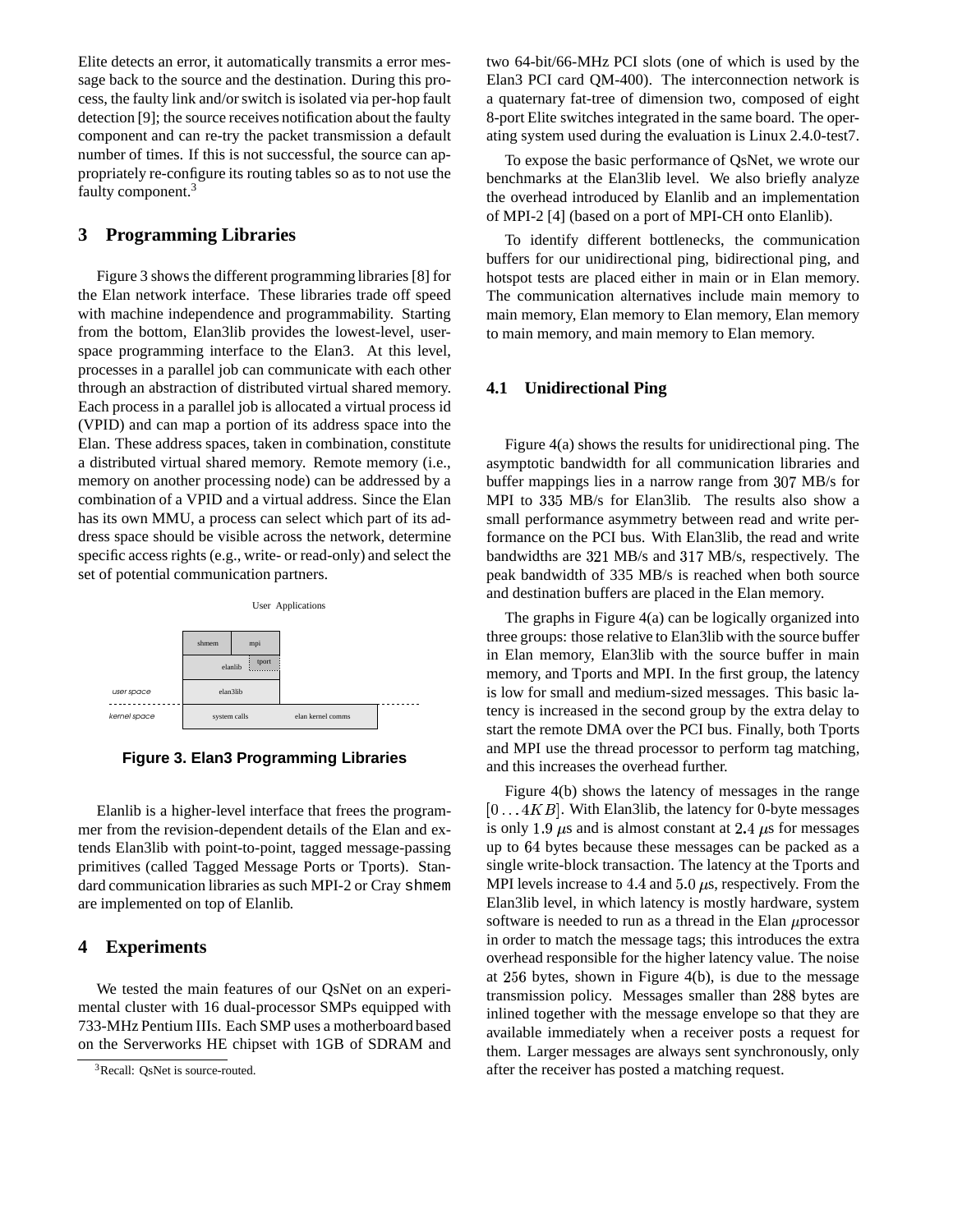

**Figure 4. Unidirectional and Bidirectional Pings**